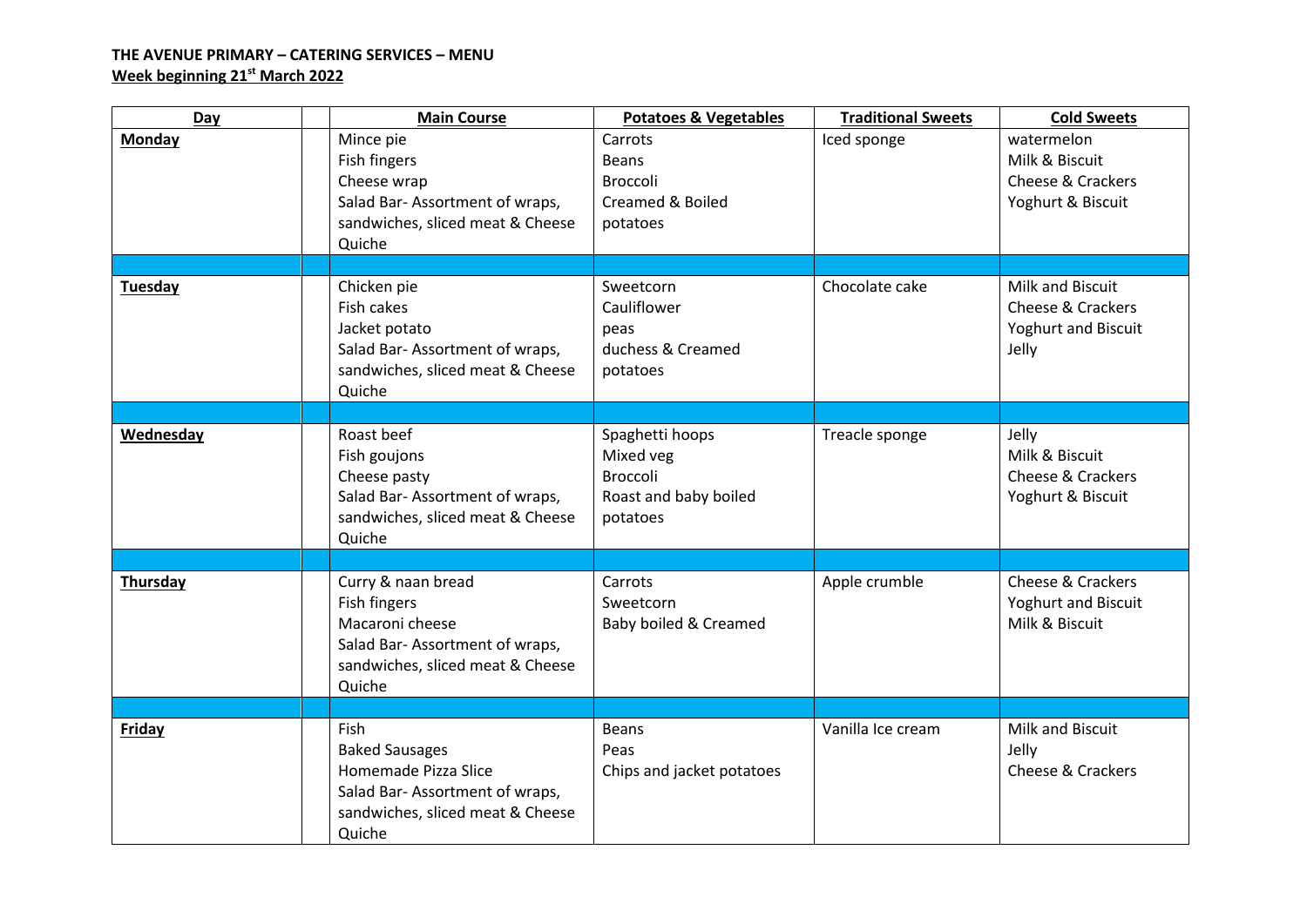## **THE AVENUE PRIMARY – CATERING SERVICES – MENU Week beginning 28th March 2022**

| Day            | <b>Main Course</b>                                                                                                                           | <b>Potatoes &amp; Vegetables</b>                                               | <b>Traditional Sweets</b> | <b>Cold Sweets</b>                                                                  |
|----------------|----------------------------------------------------------------------------------------------------------------------------------------------|--------------------------------------------------------------------------------|---------------------------|-------------------------------------------------------------------------------------|
| <b>Monday</b>  | Spaghetti Bolognese<br>Fish cakes<br>pizza wrap<br>Salad Bar-Assortment of wraps,<br>sandwiches, sliced meat & Cheese                        | Carrots<br><b>Beans</b><br>Peas<br>Creamed & Boiled<br>potatoes                | Iced sponge               | Jelly<br>Milk & Biscuit<br>Cheese & Crackers<br>Yoghurt & Biscuit                   |
|                |                                                                                                                                              |                                                                                |                           |                                                                                     |
| <b>Tuesday</b> | Mince & Yorkshire puddings<br>Fish fingers<br>Salad Bar-Assortment of wraps,<br>sandwiches, sliced meat & Cheese<br>Quiche                   | Sweetcorn<br><b>Broccoli</b><br>Sweetcorn<br>duchess & Creamed<br>potatoes     | Chocolate cake            | Watermelon<br>Milk and Biscuit<br>Cheese & Crackers<br>Yoghurt and Biscuit<br>Jelly |
|                |                                                                                                                                              |                                                                                |                           |                                                                                     |
| Wednesday      | Roast Turkey<br>Chicken Burger<br>Cheese pasty<br>Salad Bar-Assortment of wraps,<br>sandwiches, sliced meat & Cheese<br>Quiche               | Spaghetti hoops<br>Carrots<br>Cauliflower<br>Roast and baby boiled<br>potatoes | Treacle sponge            | Jelly<br>Milk & Biscuit<br>Cheese & Crackers<br>Yoghurt & Biscuit                   |
|                |                                                                                                                                              |                                                                                |                           |                                                                                     |
| Thursday       | Chicken Curry<br>Fish goujons<br>Macaroni cheese<br>Salad Bar-Assortment of wraps,<br>sandwiches, sliced meat & Cheese<br>Quiche             | Broccoli<br>Sweetcorn<br>beans<br>Baby boiled & Creamed                        | Cornflake tart            | Cheese & Crackers<br><b>Yoghurt and Biscuit</b><br>Milk & Biscuit                   |
|                |                                                                                                                                              |                                                                                |                           |                                                                                     |
| <b>Friday</b>  | <b>Fish</b><br><b>Baked Sausages</b><br>Homemade Pizza Slice<br>Salad Bar-Assortment of wraps,<br>sandwiches, sliced meat & Cheese<br>Quiche | <b>Beans</b><br>Peas<br>Chips and boiled                                       | Vanilla Ice cream         | Milk and Biscuit<br>Jelly<br>Cheese & Crackers                                      |